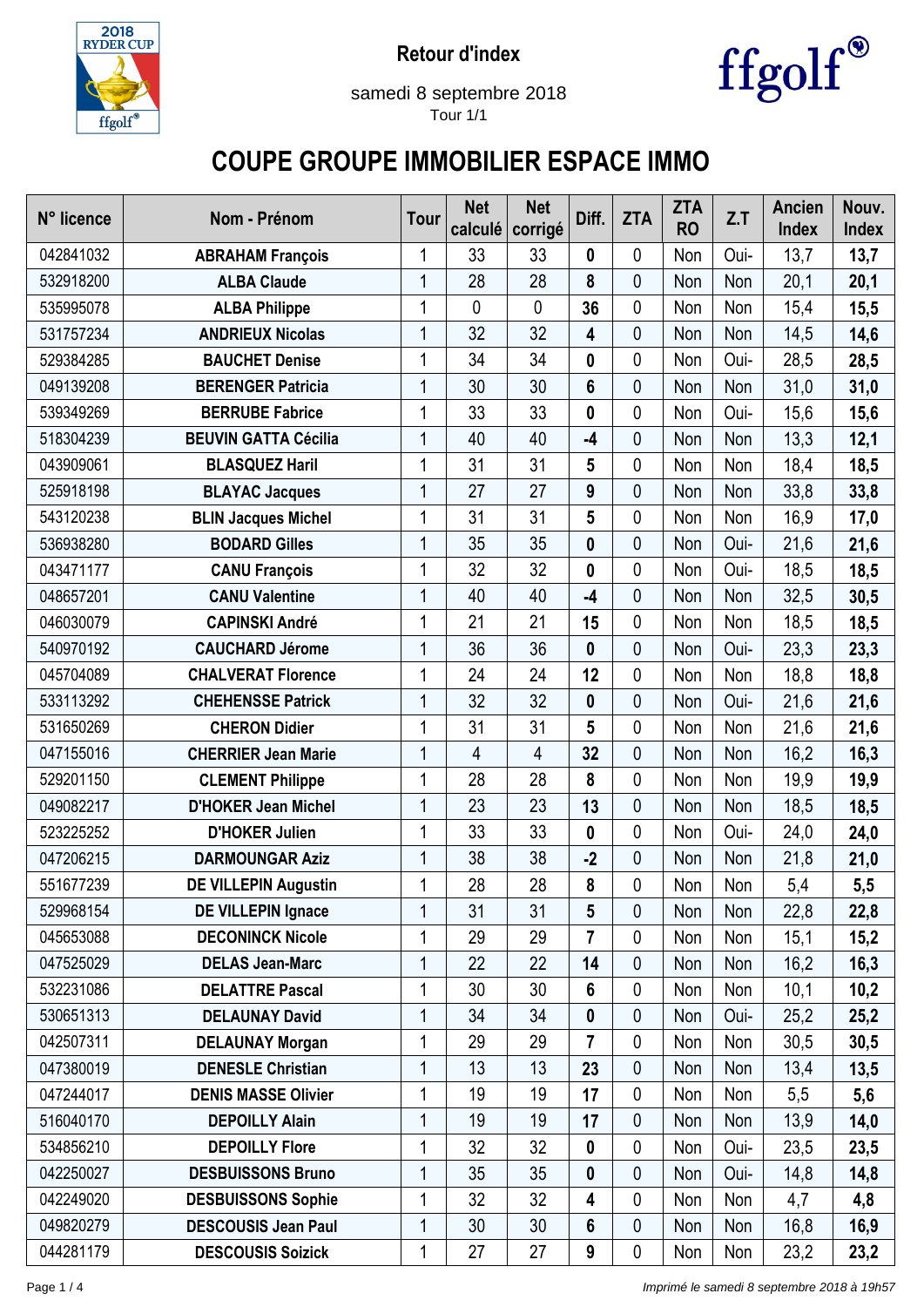| N° licence | Nom - Prénom                | <b>Tour</b> | <b>Net</b><br>calculé | <b>Net</b><br>corrigé | Diff.                   | <b>ZTA</b>  | <b>ZTA</b><br><b>RO</b> | Z.T  | <b>Ancien</b><br><b>Index</b> | Nouv.<br><b>Index</b> |
|------------|-----------------------------|-------------|-----------------------|-----------------------|-------------------------|-------------|-------------------------|------|-------------------------------|-----------------------|
| 521481309  | <b>DEVAUX François</b>      | 1           | 31                    | 31                    | 0                       | 0           | Non                     | Oui- | 27,5                          | 27,5                  |
| 511629053  | <b>DEYGLUN Thierry</b>      | 1           | 27                    | 27                    | 9                       | 0           | Non                     | Non  | 16,3                          | 16,4                  |
| 543755160  | <b>DOREAU Patrick</b>       | 1           | 36                    | 36                    | $\mathbf 0$             | 0           | Non                     | Oui- | 14,0                          | 14,0                  |
| 522513120  | <b>DUDEK Wladyslas</b>      | 1           | 25                    | 25                    | 11                      | 0           | Non                     | Non  | 23,0                          | 23,0                  |
| 516057064  | <b>DUTOT Jacques</b>        | 1           | 34                    | 34                    | $\boldsymbol{0}$        | 0           | Non                     | Oui- | 12,4                          | 12,4                  |
| 511787249  | <b>DYEVRE Renaud</b>        | 1           | 36                    | 36                    | 0                       | 0           | Non                     | Oui- | 3,6                           | 3,6                   |
| 047300249  | <b>EDOUARD Maxime</b>       | 1           | 36                    | 36                    | 0                       | 0           | Non                     | Oui- | 3,6                           | 3,6                   |
| 511029246  | <b>ETIEN Anthony</b>        | 1           | 38                    | 38                    | $-2$                    | $\mathbf 0$ | Non                     | Non  | 16,0                          | 15,4                  |
| 046184256  | <b>FARIN Géraldine</b>      | 1           | 32                    | 32                    | $\boldsymbol{0}$        | 0           | Non                     | Oui- | 20,7                          | 20,7                  |
| 548004239  | <b>FERRY Geneviève</b>      | 1           | 19                    | 19                    | 17                      | 0           | Non                     | Non  | 24,7                          | 24,7                  |
| 547478239  | <b>FERRY Jacques</b>        | 1           | 28                    | 28                    | 8                       | 0           | Non                     | Non  | 25,5                          | 25,5                  |
| 519137089  | <b>FOLCH Eric</b>           | 1           | 23                    | 23                    | 13                      | 0           | Non                     | Non  | 18,5                          | 18,5                  |
| 530605097  | <b>FOLCH Marie - Amélia</b> | 1           | 30                    | 30                    | $6\phantom{1}$          | 0           | Non                     | Non  | 16,6                          | 16,7                  |
| 047251012  | <b>FRANCOIS Marc</b>        | 1           | 30                    | 30                    | 6                       | 0           | Non                     | Non  | 18,5                          | 18,5                  |
| 045679084  | <b>GAILLARD Pascal</b>      | 1           | 37                    | 37                    | $-1$                    | 0           | Non                     | Non  | 8,2                           | 8,0                   |
| 041402215  | <b>GAILLARD Stéphane</b>    | 1           | 35                    | 35                    | 0                       | 0           | Non                     | Oui- | 18,3                          | 18,3                  |
| 537394188  | <b>GAILLARD Théophile</b>   | 1           | 27                    | 27                    | 9                       | 0           | Non                     | Non  | 24,4                          | 24,4                  |
| 045128289  | <b>GOY Lionel</b>           | 1           | 28                    | 28                    | 8                       | 0           | Non                     | Non  | 16,8                          | 16,9                  |
| 044588210  | <b>GUICHARD Clément</b>     | 1           | 37                    | 37                    | $-1$                    | $\mathbf 0$ | Non                     | Non  | $+1,9$                        | $+2,0$                |
| 044409317  | <b>GUILBERT Eric</b>        | 1           | 37                    | 37                    | $-1$                    | 0           | Non                     | Non  | 23,6                          | 23,2                  |
| 512534037  | <b>HACHE François</b>       | 1           | 33                    | 33                    | 0                       | 0           | Non                     | Oui- | 13,8                          | 13,8                  |
| 046321064  | <b>HAMO Gérald</b>          | 1           | 34                    | 34                    | 0                       | 0           | Non                     | Oui- | 15,5                          | 15,5                  |
| 533051288  | <b>HAVIN Laurence</b>       | 1           | 30                    | 30                    | 6                       | 0           | Non                     | Non  | 18,8                          | 18,8                  |
| 545425183  | <b>HOCEPIED Rémi</b>        | 1           | 33                    | 33                    | 3                       | 0           | Non                     | Non  | 1,2                           | 1,3                   |
| 043422229  | <b>HOPF Felix</b>           | 1           | 33                    | 33                    | 3                       | 0           | Non                     | Non  | 8,3                           | 8,4                   |
| 532028172  | <b>HOPF Johann</b>          | 1           | 32                    | 32                    | 0                       | 0           | Non                     | Oui- | 21,3                          | 21,3                  |
| 538280110  | <b>HURTEBIZE Pierre</b>     | 1           | 30                    | 30                    | 6                       | $\mathbf 0$ | Non                     | Non  | 18,3                          | 18,4                  |
| 042485301  | <b>LABADIE Caroline</b>     | 1           | 36                    | 36                    | 0                       | 0           | Non                     | Oui- | 16,5                          | 16,5                  |
| 043177056  | <b>LABOULLE Hugues</b>      | 1           | 24                    | 24                    | 12                      | 0           | Non                     | Non  | 20,9                          | 20,9                  |
| 042829046  | <b>LAINE Philippe</b>       | 1           | 30                    | 30                    | 6                       | 0           | Non                     | Non  | 24,5                          | 24,5                  |
| 511006154  | <b>LALITTE Jean - Paul</b>  | 1           | 32                    | 32                    | 0                       | $\mathbf 0$ | Non                     | Oui- | 18,5                          | 18,5                  |
| 043755068  | <b>LALITTE Mathieu</b>      | 1           | 29                    | 29                    | $\overline{\mathbf{r}}$ | 0           | Non                     | Non  | 11,7                          | 11,8                  |
|            | <b>LAMBIE lan</b>           | ---         | ---                   | ---                   |                         | ---         | ---                     | ---  | ---                           | ---                   |
| 534963176  | <b>LAMY François</b>        | 1           | 21                    | 21                    | 15                      | 0           | Non                     | Non  | 20,9                          | 20,9                  |
| 524966094  | <b>LANEL Stephane</b>       | 1           | 28                    | 28                    | $\pmb{8}$               | $\mathbf 0$ | Non                     | Non  | 8,5                           | 8,6                   |
| 538646163  | <b>LATAPIE Bruno</b>        | 1           | 37                    | 37                    | $-1$                    | $\mathbf 0$ | Non                     | Non  | 12,7                          | 12,4                  |
| 515661162  | <b>LE PAGE Karine</b>       | 1           | 33                    | 33                    | 3                       | 0           | Non                     | Non  | 10,1                          | 10,2                  |
| 539835260  | <b>LECONTE Jerome</b>       | 1           | 41                    | 41                    | $-5$                    | 0           | Non                     | Non  | 15,6                          | 14,1                  |
| 510032305  | <b>LEFEBVRE Mathieu</b>     | 1           | 29                    | 29                    | 7                       | 0           | Non                     | Non  | 24,8                          | 24,8                  |
| 546978165  | <b>LEFEBVRE Patrick</b>     | 1           | 34                    | 34                    | 0                       | 0           | Non                     | Oui- | 29,4                          | 29,4                  |
| 544642100  | <b>LEFORESTIER Nicolas</b>  | 1           | 31                    | 31                    | 5                       | $\mathbf 0$ | Non                     | Non  | 13,2                          | 13,3                  |
| 536353214  | <b>LEFRANCOIS Antoine</b>   | 1           | 24                    | 24                    | 12                      | 0           | Non                     | Non  | 27,9                          | 27,9                  |
| 529029310  | <b>LELOIR Arnaud</b>        | 1           | 24                    | 24                    | 12                      | 0           | Non                     | Non  | 35,0                          | 35,0                  |
| 523626202  | <b>LEMAITRE Gabriel</b>     | 1           | 36                    | 36                    | 0                       | 0           | Non                     | Oui- | 7,0                           | 7,0                   |
| 047206017  | <b>LEMAITRE Grégoire</b>    | 1           | 40                    | 40                    | $-4$                    | 0           | Non                     | Non  | 4,0                           | 3,6                   |
| 526197073  | <b>LENFANT Jean-Pierre</b>  | 1           | 31                    | 31                    | 5                       | $\pmb{0}$   | Non                     | Non  | 15,5                          | 15,6                  |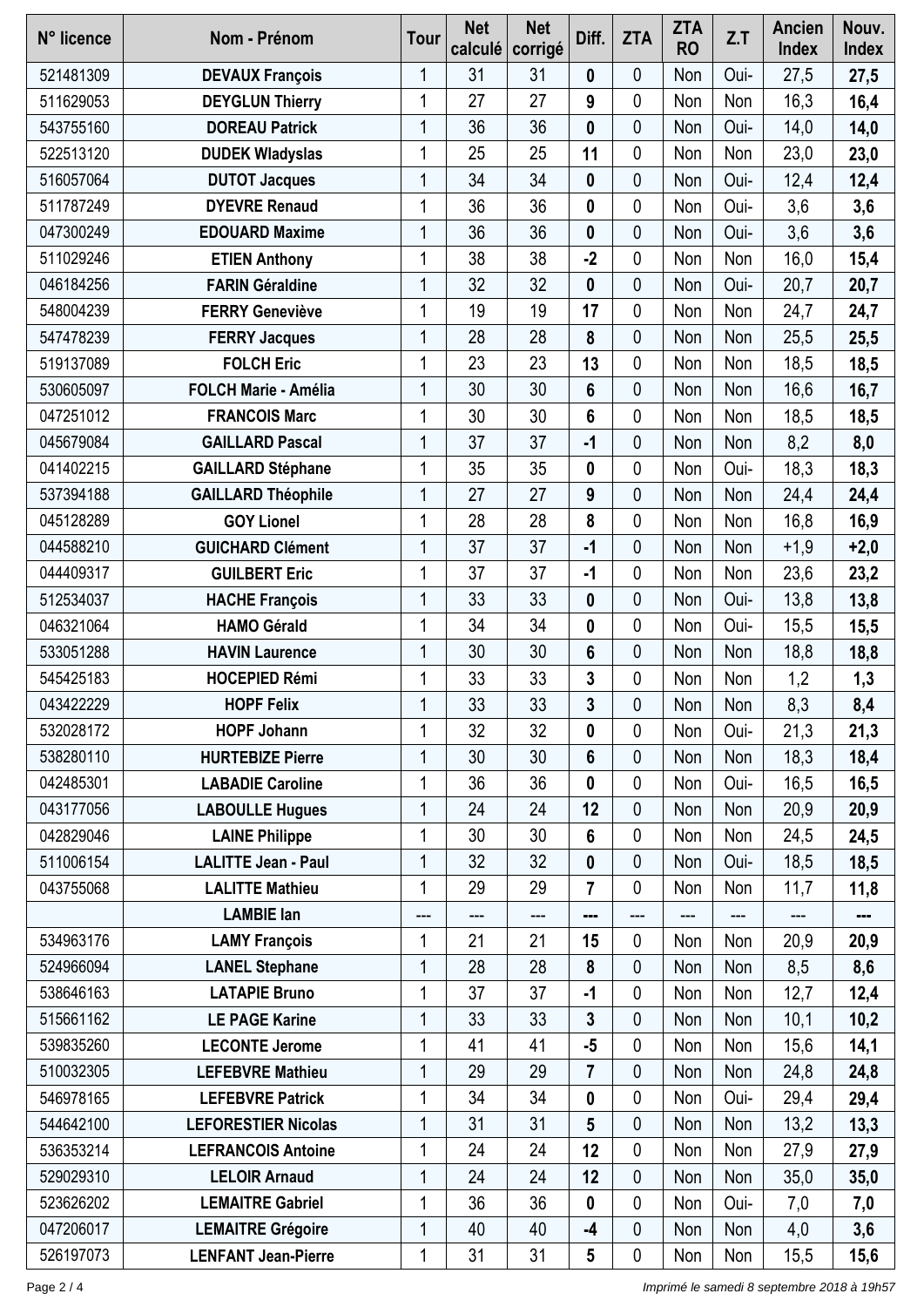| N° licence | Nom - Prénom                         | <b>Tour</b> | <b>Net</b><br>calculé | <b>Net</b><br>corrigé | Diff.            | <b>ZTA</b>  | <b>ZTA</b><br><b>RO</b> | Z.T  | Ancien<br><b>Index</b> | Nouv.<br><b>Index</b> |
|------------|--------------------------------------|-------------|-----------------------|-----------------------|------------------|-------------|-------------------------|------|------------------------|-----------------------|
| 047240015  | <b>LEROY Eric</b>                    | 1           | 28                    | 28                    | 8                | 0           | Non                     | Non  | 11,7                   | 11,8                  |
| 537003260  | <b>LESSARD Dominique</b>             | 1           | 29                    | 29                    | $\overline{7}$   | 0           | Non                     | Non  | 18,5                   | 18,5                  |
| 046947274  | <b>LETOUQ Caroline</b>               | 1           | 22                    | 22                    | 14               | $\mathbf 0$ | Non                     | Non  | 25,7                   | 25,7                  |
| 539917145  | <b>LEVY Alain</b>                    | 1           | 13                    | 13                    | 23               | 0           | Non                     | Non  | 15,6                   | 15,7                  |
| 511444270  | <b>LEVY KRISTENSSON Monique</b>      | 1           | 23                    | 23                    | 13               | 0           | Non                     | Non  | 18,3                   | 18,4                  |
| 047252010  | <b>LOTHE Joêl</b>                    | 1           | 19                    | 19                    | 17               | 0           | Non                     | Non  | 20,0                   | 20,0                  |
| 045446201  | <b>MACE Axelle</b>                   | 1           | 27                    | 27                    | 9                | 0           | Non                     | Non  | 14,9                   | 15,0                  |
| 042850041  | <b>MACE Didier</b>                   | 1           | 27                    | 27                    | 9                | 0           | Non                     | Non  | 14,8                   | 14,9                  |
| 534792262  | <b>MAGNIIEN Michel</b>               | 1           | 28                    | 28                    | 8                | $\mathbf 0$ | Non                     | Non  | 28,5                   | 28,5                  |
| 044415166  | <b>MASSIEU Samuel</b>                | 1           | 27                    | 27                    | $\boldsymbol{9}$ | 0           | Non                     | Non  | 11,0                   | 11,1                  |
| 529457018  | <b>MATHIEU Adrienne</b>              | 1           | 25                    | 25                    | 11               | 0           | Non                     | Non  | 18,5                   | 18,5                  |
| 529456019  | <b>MATHIEU Marc</b>                  |             | 25                    | 25                    | 11               | 0           | Non                     | Non  | 23,1                   | 23,1                  |
| 041013070  | <b>MATHON Patricia</b>               | 1           | 27                    | 27                    | 9                | 0           | Non                     | Non  | 18,5                   | 18,5                  |
| 532104311  | <b>MONVOISIN Eric</b>                | 1           | 33                    | 33                    | 0                | 0           | Non                     | Oui- | 46                     | 46                    |
| 047287017  | <b>MORAX Serge</b>                   | 1           | 28                    | 28                    | 8                | 0           | Non                     | Non  | 13,6                   | 13,7                  |
| 513697155  | <b>MULOT Francis</b>                 | 1           | 17                    | 17                    | 19               | 0           | Non                     | Non  | 32,5                   | 32,5                  |
| 527482011  | <b>NOURRY Patrick</b>                | 1           | 26                    | 26                    | 10               | 0           | Non                     | Non  | 21,7                   | 21,7                  |
| 047246013  | <b>OFFROY Denis</b>                  | 1           | 31                    | 31                    | 5                | 0           | Non                     | Non  | 17,3                   | 17,4                  |
| 514113096  | <b>OFFROY Guillaume</b>              | 1           | 30                    | 30                    | $6\phantom{a}$   | 0           | Non                     | Non  | 27,7                   | 27,7                  |
| 047245015  | <b>OFFROY Martine</b>                | 1           | 32                    | 32                    | 4                | 0           | Non                     | Non  | 13,3                   | 13,4                  |
| 003151164  | <b>PAULIAC Benoit</b>                | 1           | 24                    | 24                    | 12               | 0           | Non                     | Non  | 18,5                   | 18,5                  |
| 047186011  | <b>PAYAN Didier</b>                  | 1           | 36                    | 36                    | 0                | 0           | Non                     | Oui- | 17,2                   | 17,2                  |
| 519624016  | <b>PFIRTER Alain</b>                 | 1           | 21                    | 21                    | 15               | 0           | Non                     | Non  | 15,9                   | 16,0                  |
| 049767041  | <b>PFIRTER Corine</b>                | 1           | 30                    | 30                    | 6                | 0           | Non                     | Non  | 15,2                   | 15,3                  |
| 049356216  | <b>PLATEAUX Hervé</b>                | 1           | 35                    | 35                    | $\bf{0}$         | 0           | Non                     | Oui- | 18,0                   | 18,0                  |
| 046222080  | <b>PREVOST Eric</b>                  | 1           | 30                    | 30                    | 6                | 0           | Non                     | Non  | 21,5                   | 21,5                  |
| 045640077  | <b>PROUVOST Nathalie</b>             | 1           | 32                    | 32                    | 0                | 0           | Non                     | Oui- | 29,5                   | 29,5                  |
| 529339084  | <b>RAUSCHER Christian</b>            | 1           | 25                    | 25                    | 11               | 0           | Non                     | Non  | 18,0                   | 18,1                  |
| 047931010  | <b>RELOT Anne</b>                    | 1           | 28                    | 28                    | 8                | 0           | Non                     | Non  | 13,3                   | 13,4                  |
| 046165082  | <b>RELOT Marc</b>                    | 1           | 36                    | 36                    | 0                | 0           | Non                     | Oui- | 12,2                   | 12,2                  |
| 516041179  | <b>ROULET Laurent</b>                | 1           | 33                    | 33                    | $\boldsymbol{0}$ | $\mathbf 0$ | Non                     | Oui- | 12,6                   | 12,6                  |
| 045158286  | <b>ROUSSEAU Victoire</b>             | 1           | 24                    | 24                    | 12               | 0           | Non                     | Non  | 29,0                   | 29,0                  |
| 042586323  | <b>SALLE Paul</b>                    | 1           | 33                    | 33                    | 0                | 0           | Non                     | Oui- | 26,0                   | 26,0                  |
| 047207015  | <b>SAMSON Arnaud</b>                 | 1           | 34                    | 34                    | $\overline{2}$   | 0           | Non                     | Non  | 3,6                    | 3,7                   |
| 049080211  | <b>SCHNELLBACH Sylviane</b>          | 1           | 17                    | 17                    | 19               | 0           | Non                     | Non  | 38                     | 38                    |
| 049081219  | <b>SCHNELLBACH Yves</b>              | 1           | 34                    | 34                    | $\mathbf 0$      | $\mathbf 0$ | Non                     | Oui- | 23,3                   | 23,3                  |
| 535937292  | <b>SELLIER Sylvie</b>                | 1           | 36                    | 36                    | $\mathbf 0$      | $\mathbf 0$ | Non                     | Oui- | 26,5                   | 26,5                  |
| 511292167  | <b>SNAUWAERT Jean-Michel</b>         | 1           | 32                    | 32                    | 0                | 0           | Non                     | Oui- | 22,4                   | 22,4                  |
| 045496222  | <b>SOULET Luc</b>                    | 1           | 32                    | 32                    | 0                | 0           | Non                     | Oui- | 23,2                   | 23,2                  |
| 524588216  | <b>SOULET Patricia</b>               | 1           | 24                    | 24                    | 12               | 0           | Non                     | Non  | 34,1                   | 34,1                  |
| 531385092  | <b>SPITTAELS Norbert</b>             | 1           | 26                    | 26                    | 10               | $\mathbf 0$ | Non                     | Non  | 16,6                   | 16,7                  |
| 048045258  | <b>STEFANI - TRIBOLET Marie-Rose</b> | 1           | 41                    | 41                    | $-5$             | 0           | Non                     | Non  | 11,7                   | 10,6                  |
| 047238010  | <b>TERSINIER Jacques</b>             | 1           | 27                    | 27                    | 9                | 0           | Non                     | Non  | 15,9                   | 16,0                  |
| 548911160  | <b>VAN LOON Yvette</b>               | 1           | 26                    | 26                    | 10               | 0           | Non                     | Non  | 16,0                   | 16,1                  |
| 534791263  | <b>VENON Philippe</b>                | 1           | 25                    | 25                    | 11               | 0           | Non                     | Non  | 23,6                   | 23,6                  |
| 512948091  | <b>VIALLANEIX Alain</b>              | 1           | 20                    | 20                    | 16               | 0           | Non                     | Non  | 18,5                   | 18,5                  |